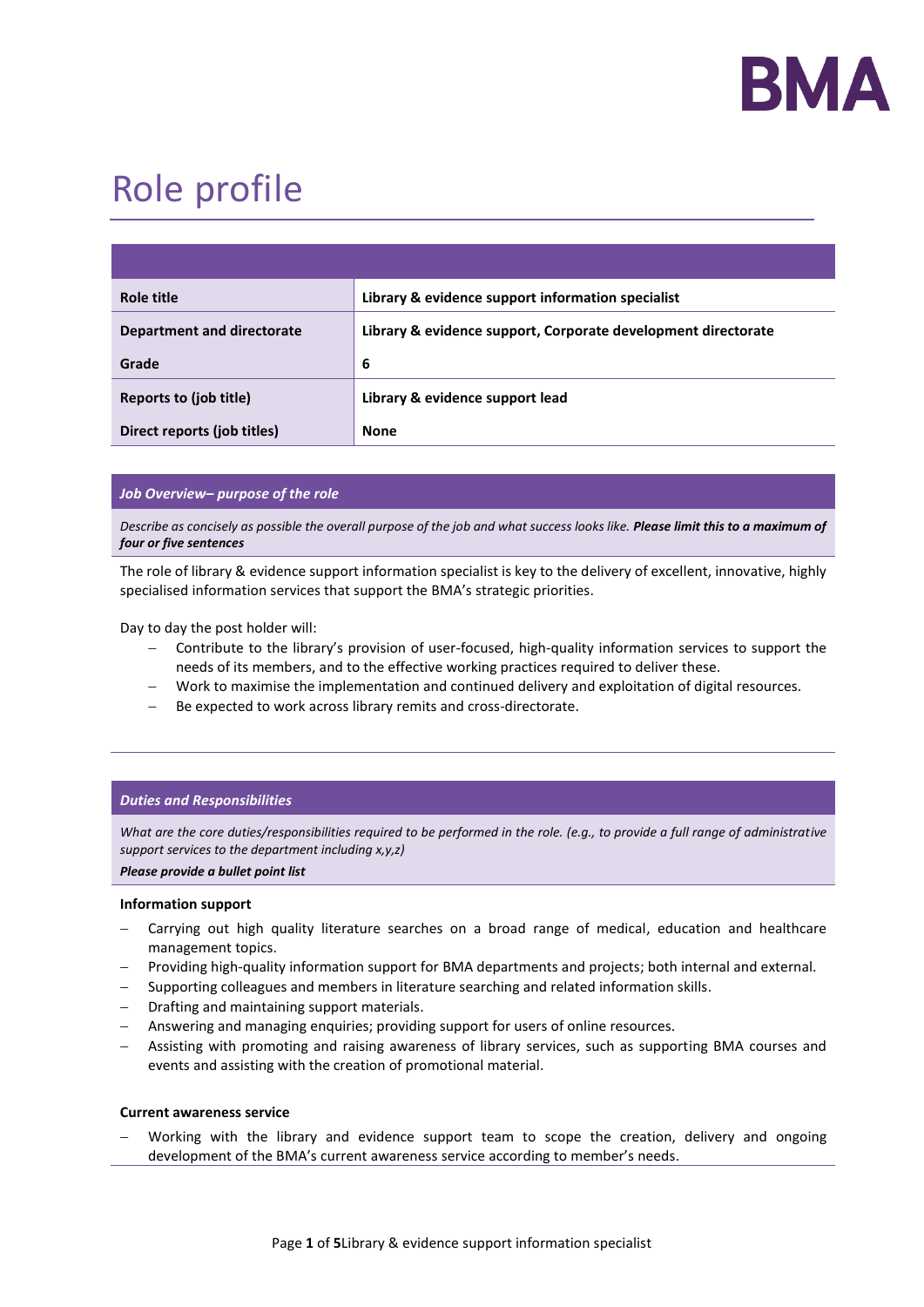## *Duties and Responsibilities*

Developing a strong understanding of the clinical, educational and healthcare management knowledge required by BMA members across branches of practice and career grades to inform the development of the current awareness service.

## **General**

- − Contributing to departmental planning as required by the library and evidence support lead
- − Contributing to library and evidence support and cross-departmental/directorate projects as required.
- − Taking responsibility for continuing personal and professional development and keeping skills and knowledge up to date.
- Representing the department to the wider library profession.
- Any other duties appropriate to the grade may be assigned by the post-holder's line manager from time to time.
- −

## **Skill (level and breadth of application)**

*What relevant experience is necessary to undertake this role? What specialist, technical or professional qualifications are required to be able to perform the job?*

*How far does the role extend out across the organisation, eg confined to own team, involves co-ordination with another department or requires regular negotiation with many other parts of the organisation. Why is this necessary? Describe the range of issues that are involved in this, eg resolving people's IT problems, collecting information on key research items or advising members on a particular issue.*

- − A professional qualification in librarianship/information management (or recognised equivalent) or equivalent relevant experience.
- − Appropriate post qualification experience which includes working in a health-related information setting.
- − Formal training in systematic literature searching / critical appraisal processes.
- − Advanced literature searching skills using key bibliographic databases such as Medline and Embase, as well as other specialist resources.
- − Ability to analyse, interpret and synthesise complex information, critical evaluation and appraisal of medical research.
- Excellent understanding of the principles of evidence-based clinical practice and research methodologies, including evidence levels, study designs and statistical techniques.
- − Highly computer literate.
- − Excellent communication and interpersonal skills and a proven ability to liaise with a wide range of colleagues and library users.
- − Strong organisational and administrative skills.
- − Excellent and meticulous attention to detail.
- − Ability to build strong professional relationships with colleagues across the BMA and with clinicians acting as advisors.

## **Intellectual demands (complexity and challenge)**

*What sorts of problems, situations or issues are typically dealt with? Give any illustrative examples. How are the problems, situations or issues dealt with (eg undertaking original research and analysis or seeking specialist advice)?*

*To what extent are standard procedures and processes followed when undertaking typical tasks, and how is personal initiative used when solving problems? To what extent is creativity used in solving the problems (eg adopting different approaches, trying things that have not been done before within the organisation or improving/changing previous approaches).*

- − Willing to embrace change with the ability to think creatively.
- − Ability to work in a highly focused way to tight, recurring deadlines.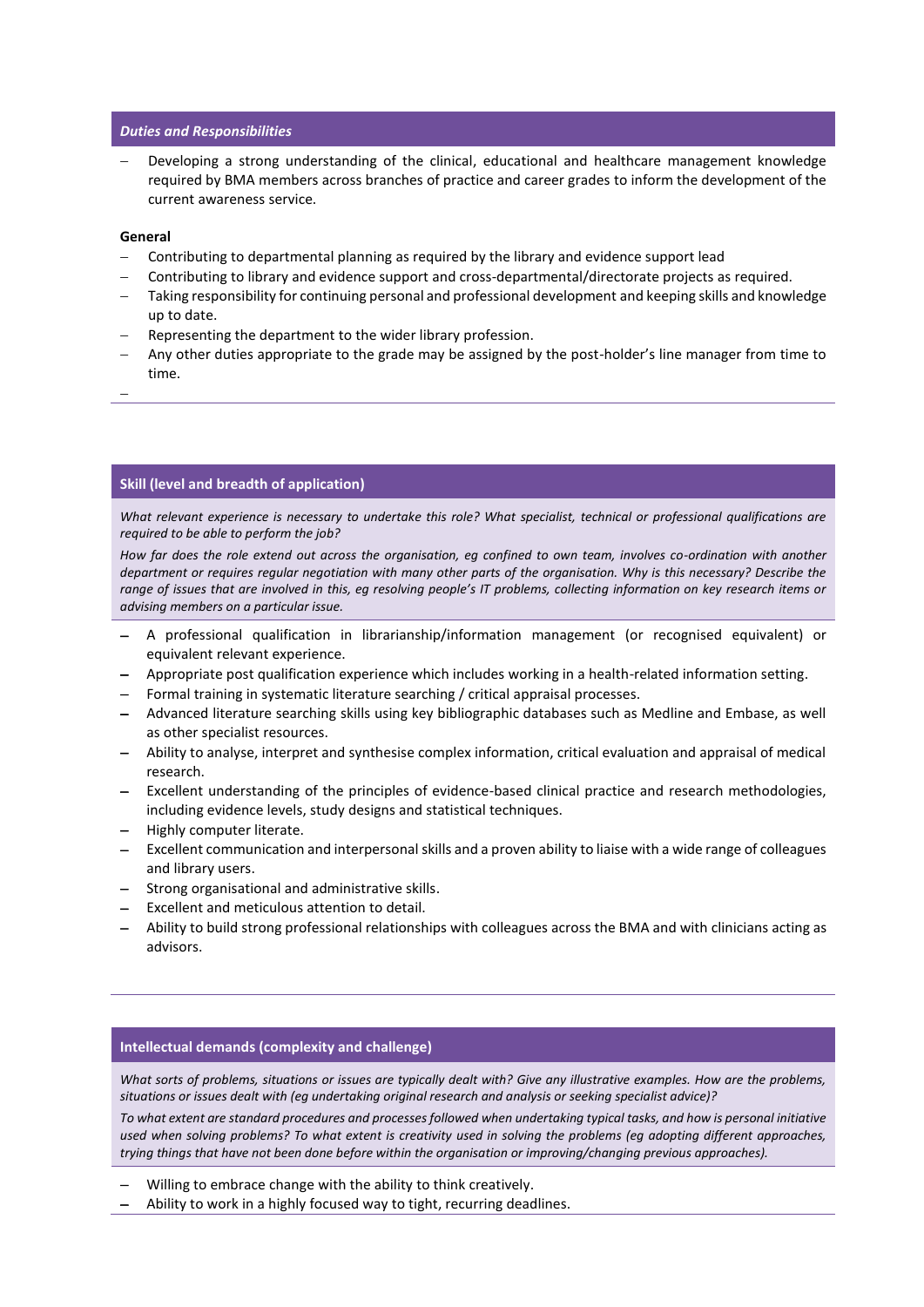## **Intellectual demands (complexity and challenge)**

- − Problems faced will tend to be routine– using own judgement to know what to refer upwards to manager.
- − Keep skills up to date, proactive in seeking and addressing feedback, able to prioritise tasks and work to deadlines.
- Able to learn quickly seeks and assimilates new knowledge, willing to learn from mistakes and achieve results.
- A flexible approach to duties in a changing library environment.

#### **Judgement (independence and level and impact limitations)**

*What are the typical decisions that are made in the job without reference to any higher authority? What informs/constrains the decisions (eg expenditure limits, have to follow clearly laid down procedures or working within broad objectives). What influence upon policy, procedures or resources is there (eg giving advice to others)?* 

*Who (or what) is next to be affected by the decisions that are made – for example, supervisor sees them before they leave the team or the whole department sees and has to respond to the change that is made. Give typical example(s) of the consequences*  what impact does the decision-making have on the performance of the *team/section/department/organisation)?*

- − Ability to horizon scan and identify any potential risks and highlight to line manager.
- − Work with library and evidence support lead to assess user requirements to provide appropriate services within available resources.
- − Contribute professional insight from area of expertise to overall library service development.
- − Work will be reviewed by the library and evidence support lead.

#### **Use of resources (supervision of resources and influence)**

*What responsibility is there for managing people, equipment, budgets, resources, customer's welfare or confidential information? If this is a staff management role describe what is involved, eg staff reporting, staff development, appraisal, leading a department or the allocation of work.*

*How does the role fit within the organisation, eg support role, team member, team leader, specialist policy adviser, or leading major areas of core business?*

- − Continually monitor use of the service by members and staff.
- Keep statistics up to date and contribute analytics as part of wider service monitoring.
- − Champion specific service within the overall delivery of library services.
- − Committed to setting and maintaining high standards of service delivery and customer service.
- − Work with library and evidence support lead to manage workload and ensure all deadlines are met.
- − No direct line management or budget management.

## **Communication (level, internal and external demands and significance)**

*What people are typically contacted (regardless of the medium) inside the Association, eg immediate colleagues, senior managers or administrators? Committee members are the only members classed as internal communication. Normal noncommittee membership and doctors are external (see below)*

*Who is in regularly contact with the role holder outside of the Association, eg members who are not committee members, suppliers, members of the public? Approximately what percentage of the time is spent on external communications?*

*What is the purpose of these contacts, eg conveying information, gathering data?*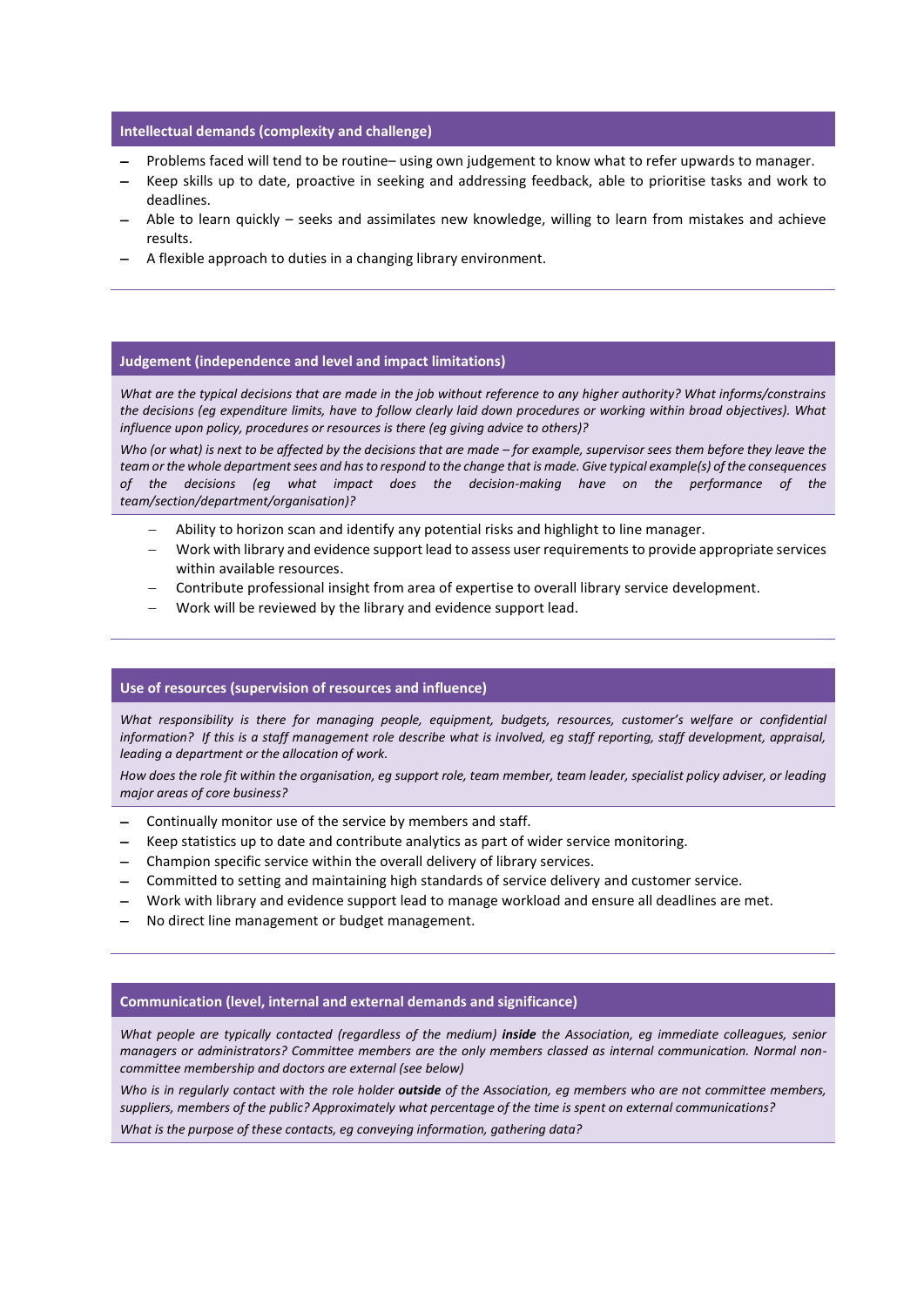## **Communication (level, internal and external demands and significance)**

- − Excellent communication and interpersonal skills and a proven ability to liaise with a wide range of colleagues, library users and stakeholders at a variety of levels.
- External communication with BMA members and internal communication with BMA colleagues in promotion of new library services and the resolution of service issues.
- − Collaborative team player, positive regard for other people; able to work within and across small groups and as part of a larger whole.
- − Able to promote team values actively, including accepting and promoting agreed standards, encouraging and supporting other team members and supporting management in achieving agreed goals.
- − Confident and enthusiastic, able to work and engage with differing communities and represent the library in their settings.

#### **Physical demands & coordination (physical effort and mental strain)**

*Are there any unusual physical or mental demands of the role; for example, lifting heavy objects, standing for long periods, using VDUs extensively or high levels of concentration?*

− Ability to maintain focus and concentration while working in an open plan office

#### **Working conditions and emotional demands)**

*What are the environmental conditions in which the work is conducted, the social and emotional demands faced by the role and the pressures resulting from these?*

− Personal resilience – able to withstand robust challenge from elected and other members and stakeholders.

**Values and behaviours**